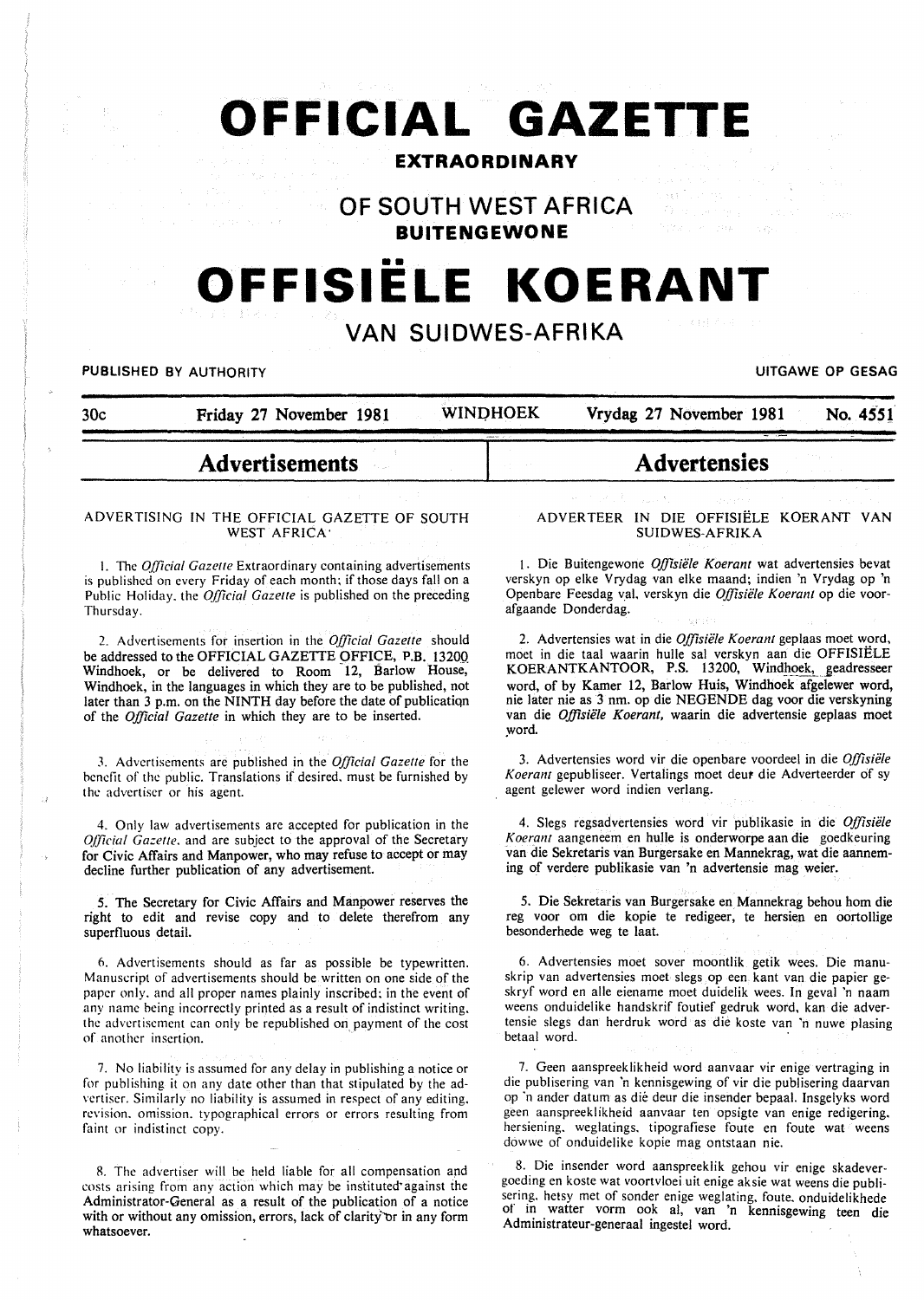9. The subscription for the *Official Gazette* is R 12,50 per annum, post free in this Territory and the Republic of South Africa, obtainable from Messrs. The Suidwes-Drukkery Limited, P.O. Box 2196, Windhoek. Postage must be prepaid by overseas subscr! bers. Single copies of the *Official Gazette* may be obtained from The Suidwes-Drukkery, Limited, P. 0. Box 2196, Windhoek, at the price of 30 c per copy. Copies are kept in stock for only two years.

10. The charge for the insertion of notices is as follows and is payable in the form of cheques, bills, postal or money orders:

## LIST OF FIXED TARIFF RATES

| Standardised notices<br>직업 그리고 있으면 그리고 말                                                                                                         | Rate per<br>insertion |
|--------------------------------------------------------------------------------------------------------------------------------------------------|-----------------------|
|                                                                                                                                                  | R                     |
| Administration of Estates Acts notices: Forms J. 297                                                                                             |                       |
|                                                                                                                                                  | 2.00                  |
|                                                                                                                                                  | 5.00                  |
|                                                                                                                                                  | 5.00                  |
| Change of name (four insertions)                                                                                                                 | 25,00                 |
|                                                                                                                                                  | 6.00                  |
| Insolvency Act and Company Acts notices: J 28, J 29.                                                                                             |                       |
|                                                                                                                                                  | 4.00                  |
| N.B. - Forms 2 and 6 - additional statements ac-<br>cording to word count table, added to the basic<br>tariff. .<br>in a company of CD           |                       |
|                                                                                                                                                  |                       |
|                                                                                                                                                  | 2.00                  |
| Naturalisation notices (including a reprint for the ad-                                                                                          |                       |
|                                                                                                                                                  | 2.00                  |
| Slum Clearance Court notices, per premises                                                                                                       | 4.00                  |
| Third party insurance claims for compensation                                                                                                    | 2.50                  |
| Unclaimed moneys - only in the extraordinary                                                                                                     |                       |
| Official Gazette, closing date 15 January (per en-                                                                                               |                       |
| try of "name, address and amount")                                                                                                               | 0.80                  |
| Non-standardised notices                                                                                                                         |                       |
| Company notices:                                                                                                                                 |                       |
| Short notices: Meetings. resolutions. offer of com-<br>promise, conversion of company, voluntary<br>windings-up; closing of transfer or members' |                       |
| registers and/or declaration of dividends<br>Declaration of dividend with profit statements. in-                                                 | 11.00                 |
| Long notices: Transfers, changes with respect to<br>shares or capital, redemptions, resolutions, volun-                                          | 25,00                 |
|                                                                                                                                                  | 37.00                 |
| Liquidator's and other appointees' notices<br>Liquor Licence notices (in extraordinary Gazettes,<br>viz. June/Tvl. November/Cape. January/O.F.S  | 7.00                  |
| April/Natal), per bilingual application                                                                                                          | 7.00                  |
| Orders of the Court:<br>Provisional and final liquidations or sequestra-                                                                         |                       |
|                                                                                                                                                  | 14.00                 |
| Reductions or changes in capital mergers, offer of                                                                                               |                       |
|                                                                                                                                                  | 37,00                 |
|                                                                                                                                                  |                       |
| Judicial managements, curator bonis and similar                                                                                                  |                       |
|                                                                                                                                                  | 37.00                 |
| Supersessions and discharge of petitions (J 158)                                                                                                 | 4,00<br>4.00          |
|                                                                                                                                                  |                       |
| Sales in execution and other public sales:                                                                                                       |                       |
| Public auctions, sales and tenders:                                                                                                              | 18.00                 |
|                                                                                                                                                  | 6,00                  |
|                                                                                                                                                  | 15.00                 |

9. Die jaarlikse intekengeld op die *Offisiele Koerant* is R 12.50 posvry in hierdie Gebied en die Republiek van Suid-Afrika. verkrygbaar by die here Die Suidwes-Drukkery Beperk. Posbus 2196. Windhoek. Oorsese intekenaars moet posgeld vooruit betaal. Enkel eksemplare van die *Offisiële Koerant* is verkrygbaar van die here Die Suidwes-Drukkery Beperk. Posbus 2196. Windhoek. teen 30c per eksemplaar: Eksemplare word vir slegs twee jaar in voorraad gehou.

I 0. Die koste vir die plasing van kennisgewings is soos volg en is betaalbaar by wyse van tjeks. wissels. pos- of geldorders:

#### LYS VAN VASTE TARIEWE

| Gestandaardiseerde kennisgewings                                                                                                                                                                | Tarief per<br>plasing       |
|-------------------------------------------------------------------------------------------------------------------------------------------------------------------------------------------------|-----------------------------|
|                                                                                                                                                                                                 | R<br>$6.00^{\circ}$<br>5.00 |
| Boedelwettekennisgewings: Vorms J. 297. J. 295. J.                                                                                                                                              |                             |
| Derdeparty-assuransie-eise om skadevergoeding<br>Insolvensiewet- en maatskappywettekennisgewings: J                                                                                             | 2.00 <sub>1</sub><br>2.50   |
|                                                                                                                                                                                                 | 4.00                        |
| L.W. - Vorms 2 en 6 - bykomstige verklarings<br>volgens woordetal-tabel, toegevoeg tot die basiese<br>tarief.                                                                                   |                             |
| Naamsverandering (vier plasings)<br>Naturalisasiekennisgewings (insluitende 'n herdruk vir                                                                                                      | 25.00                       |
| Onopgeëiste geld - slegs in die buitengewone Offi-<br>siële Koerant, sluitingsdatum 15 Januarie (per in-                                                                                        | 2.00                        |
| skrywing van "naam. adres en bedrag")                                                                                                                                                           | 0.80                        |
|                                                                                                                                                                                                 | 5.00                        |
| Slumopruimingshofkennisgewings, per perseel                                                                                                                                                     | 4.00                        |
| Verlore lewensversekeringspolisse                                                                                                                                                               | 2.00                        |
| Nie-gestandaardiseerde kennisgewings<br>Dranklisensie-kennisgewings (in buitengewone Offi-<br>siële koerante. t.w. Junie/Tvl. November/Kaap.<br>Januarie/O.V.S April/Natal) per tweetalige aan- |                             |
|                                                                                                                                                                                                 | 7.00                        |
| Geregtelike en ander openbare verkope:                                                                                                                                                          |                             |
| Openbare veilings, verkope en tenders:                                                                                                                                                          | 18.00                       |
|                                                                                                                                                                                                 | 6.00                        |
|                                                                                                                                                                                                 |                             |
|                                                                                                                                                                                                 | 15.00                       |
| Handelsmerke in Suidwes-Afrika                                                                                                                                                                  | 23.00                       |
|                                                                                                                                                                                                 | 11.00                       |
| Likwidateurs en ander aangesteldes se kennisgewings                                                                                                                                             | 7.00                        |
| Maatskappykennisgewings:                                                                                                                                                                        |                             |
| Kort kennisgewings: Vergaderings, besluite, aan-<br>bod van skikking, omskepping van maatskappy.                                                                                                |                             |
| vrywillige likwidasies, ens.; sluiting van oordrag-<br>of lederegisters en/of verklarings van dividende<br>Verklaring van dividende met profytstate, notas in-                                  | 11.00                       |
| Lang kennisgewings: Oordragte, veranderings met                                                                                                                                                 | 25.00                       |
| betrekking tot aandele of kapitaal. aflossings, be-                                                                                                                                             | 37.00                       |
| Orders van die Hof:<br>Voorlopige en finale likwidasies of sekwestrasies                                                                                                                        | 14.00                       |
| Verlatings of veranderings in kapitaal, samesmel-<br>tings. aanbod van skikking<br>Geregtelike besture. kurator bonis en soortgelyke                                                            | 37.00                       |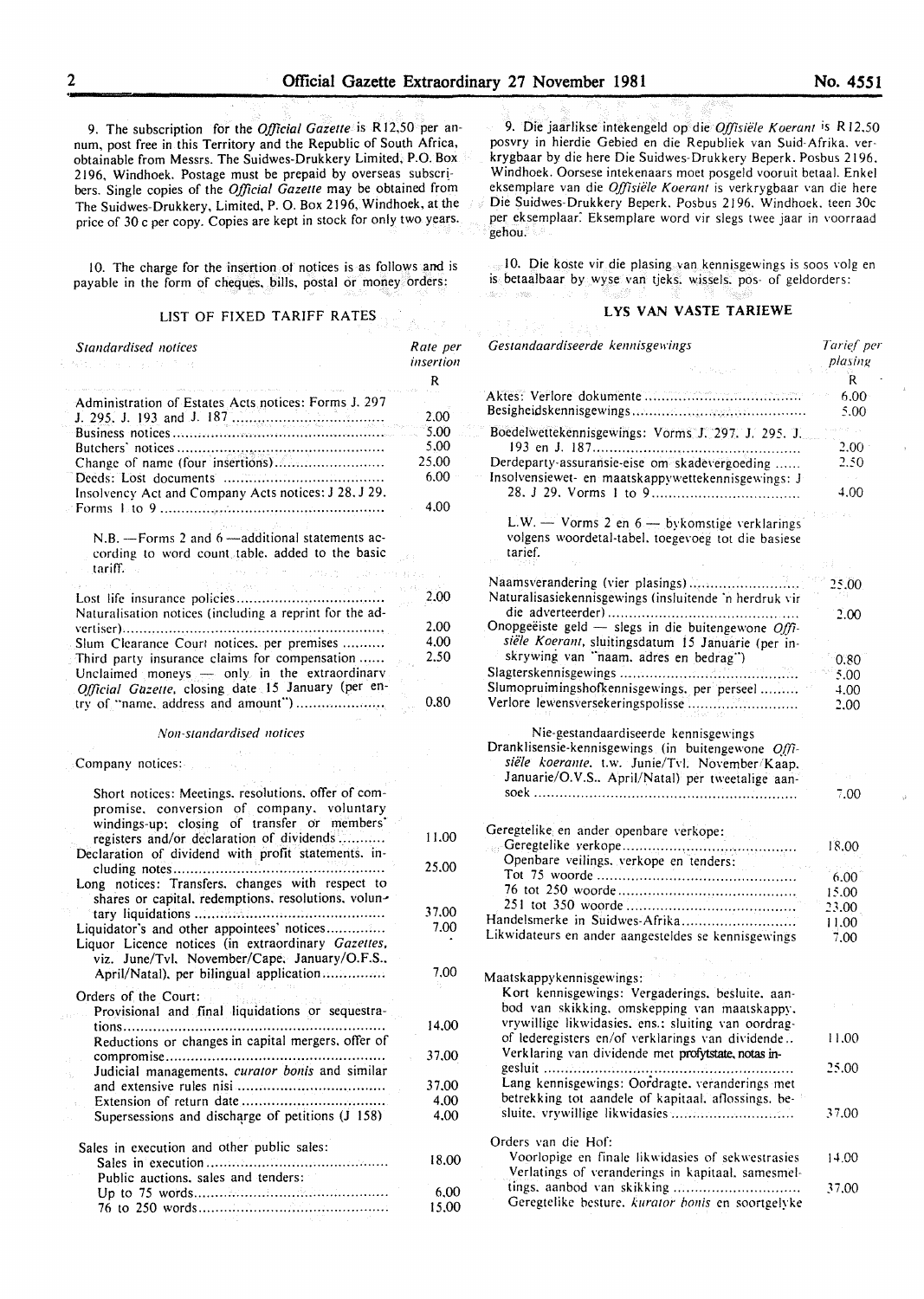sa serenga serenga

| No. 4551 |  |
|----------|--|
|          |  |

|  |  |  |  | 23.00                            |         |
|--|--|--|--|----------------------------------|---------|
|  |  |  |  | Trade marks in South West Africa | 11.00   |
|  |  |  |  |                                  | 그는 너무 있 |

完成な人

#### Vorm/Form J 187

## LIQUIDATION AND DISTRIBUTION ACCOUNTS IN DECEASED ESTATES LYING **FOR INSPECTION**

In terms of section 35(5) of Act 66 of 1965, notice is hereby given that copies of the liquidation and distribution accounts (first and final, unless otherwise stated) in the estates specified below will be open for the inspection of all persons interested therein for a period of 21 days (or shorter or longer if specially stated) from the date specified or from the date of publication hereof, whichever may be the later, and at the offices of the Masters and Magistrates as stated.

Should no objection thereto be lodged with the Masters concerned during the specified period, the executors will proceed to make payments in accordance with the accounts.

 $425/81$ KOTZE Christina Anna Gertruida Gobabis, Suidwes Afrika Gobabis Windhoek F. M. Oehl Trust Posbus 3138 Windhock

341/81 KLEIN Herbert Albert Windhoek, Suidwes-Afrika Windhock F. M. Ochl Trust Posbus 3138 Windhock

VAN DYK Gideon Hendrik Windhoek Suidwes- $465/81$ Afrika F.M. Oehl Trust Posbus 3138 Windhoek

310/81 DU BRUYN Maria Elizabeth Christine 431014 0086 009 Esther Brandstraat 38, Olympia, Windhoek R.H. Meyeridricks, Bestuurder, Santamtrust Posbus 4333, Kaapstad

86/81 - SCHNEIDENBERGER Kurt Max Karl 100213-5017-00-7 Okahandja Paula Else Schneidenberger (gebore Hennicke) 151114-0009-10-6 Aanvullende Okahandja Windhoek Barclays National Bank Limited Windhoek

381/81 ESTERHUIZEN Willem Antonie 151207-5009-4) Usakos Usakos Windhoek Barclays-Nasionale Bank Beperk Windhock

#### Vorm/Form J 193

#### NOTICE TO CREDITORS IN DECEASED **ESTATES**

All persons having claims against the estates mentioned below are hereby called upon to lodge their claims with the executors concerned, within 30 days (or otherwise as indicated) calculated from the date of publication hereof. The information is given in the following order: Estate number, surname and christian names, date of birth, identity number, last address, date of death; surviving spouse's names, surname date of birth and identity number; name and address of executor or authorised agent, period allowed for lodgement of claims if other than  $30$  days.

 $165'81$ VAN DYK Gideon Hendrik Windhoek 6-9-1913 Windhoek 23.9 1981 F. M. Ochl: Posbus 3138, Windhoek

444/81 - SCHRÖDER Anna Gertrud Windhoek 23.6.1898 Mariental SWA 8.10.1981 F. M. Oehl Bus 3138 Windhoek

RAUTENBACH Gladwyn Washington Windhoek 180.81-21-5-1911-110521-5016-003 Rundu 8/9/1981 Catharina Susanna Margaretha Rautenbach 12/6/1917 1706120008009 Barclays-Nasionale Bank Beperk Windhock

DOEDENS Rudolf Lukas Windhoek 28/9/1904 469.81 040928 5009 00 0 Keetmanshoop Windhoek 16/10/1981 Barclays Nasionale Bank Beperk Windhock

|                                                    |      | 37.00 |
|----------------------------------------------------|------|-------|
| Verlenging van keerdatum                           |      | 4.00  |
| Tersydestellings en afwysings van petisies (J 158) | - 83 | 4.00  |

### LIKWIDASIE- EN DISTRIBUSIEREKENING IN BESTORWE BOEDELS WAT TER INSAE LÊ

Ingevolge artikel 35(5) van Wet 66 van 1965, word hierby kennis gegee dat duplikate van die likwidasie- en distribusierekenings (eerste en finale, tensy anders vermeld) in die boedels hieronder vermeld, in die kantore van die Meesters en Landdroste soos vermeld en gedurende 'n tydperk van 21 dae ( of korter of langer indien spesiaal vermeld) vanaf gemelde datums of vanaf datum van publikasie hiervan, as dit later is, ter insae lê van alle persone wat daarby belang het.

Indien binne genoemde tydperk geen besware daarteen by die betrokke Meesters ingedien word nie, gaan die eksekuteurs oor tot die uitbetalings ingevolge gemelde rekenings.

459/80 - LIEBENBERG Hendrik Johannes 351023-5090-00-3 Aranos Aranos Barclays-Nasionale Bank Beperk Windhoek

251/81 - VAN DER MERWE Gertruida Maria Magrietha Isabella 051120-0100-03-0 Barclays National Bank Limited Windhoek

187/81 - POTGIETER Johannes Franscois du Toit 450723-5007-00-2 Tsumeb Tsumeb Barclays-Nasionale Bank Beperk Windhoek

252/81 - STRYDOM Johannes Benjamin 150909-5007-00-0 Windhoek Elizabet Johanna Strydom (gebore Basson) 250115-0009-00-4 Barclays-Nasionale Bank Beperk Windhoek

320/81 - MEERHOLZ Wilhelm Augustus Julius 940322 5006 00 3 Okakarara distrik Otiiwarongo Otiiwarongo Windhoek E. R. van Wyk Eksekuteur Posbus 265 Otjiwarongo

173/81 - GOEBEL Rudolfine 080801 0009 005 P.O. Box 130, Windhoek, Garten Street No. 3 O. G. Goebel c/o P.O. Box 43 Windhoek

#### KENNISGEWING AAN KREDITEURE IN **BESTORWE BOEDELS**

Alle persone wat vorderinge het teen die boedels hieronder vermeld, word hierby versoek om hul vorderinge by die betrokke eksekuteurs en binne 'n tydperk van 30 dae (of andersins soos aangedui) gereken vanaf die datum van publikasie hiervan in te lewer. Die inligting word verstrek in die volgorde: Boedelnommer, familienaam en voorname, geboortedatum, persoonsnommer, laaste adres, datum oorlede; nagelate eggenoot(note) se name, familienaam, geboortedatum en persoonsnommer; naam en adres van eksekuteurs of gemagtigde agent, tydperk toegelaat vir lewering van vorderings indien anders as 30 dae.

481/81 - BRÄUER Martha Frieda Käte 23-1-1903 0 30123 0006 00 1 Otjiwarongo 25-10-1981 Klaus Nieft Agent for the Executor c/o Keller & Neuhaus Trust Co. (Pty) Ltd. P.O. Box 156 Windhoek 30 days Windhoek SWA.

463/81 - ALBERTS Philippus Petrus Hermanus Windhoek 14-9-1918 180914-5018-00-1 Otjiwarongo 11-9-1981 Maria Magdalena Johanna Alberts (gebore van der Merwe) 19-11-1920 201119-0009-00-6 Barclays-Nasionale Bank Beperk Windhoek.

HOENCK Helene Marie 23.8.1888 880823 002 00 6 Farm Okombahe Okahandja Box 241 15.9.1981 Weduwee Executrix 1. Helene M. E. C. L. Hoenck 2. Augusta E. M. Orman. Farm Okombahe Box 241. Okahandja 9000 Windhoek SWA.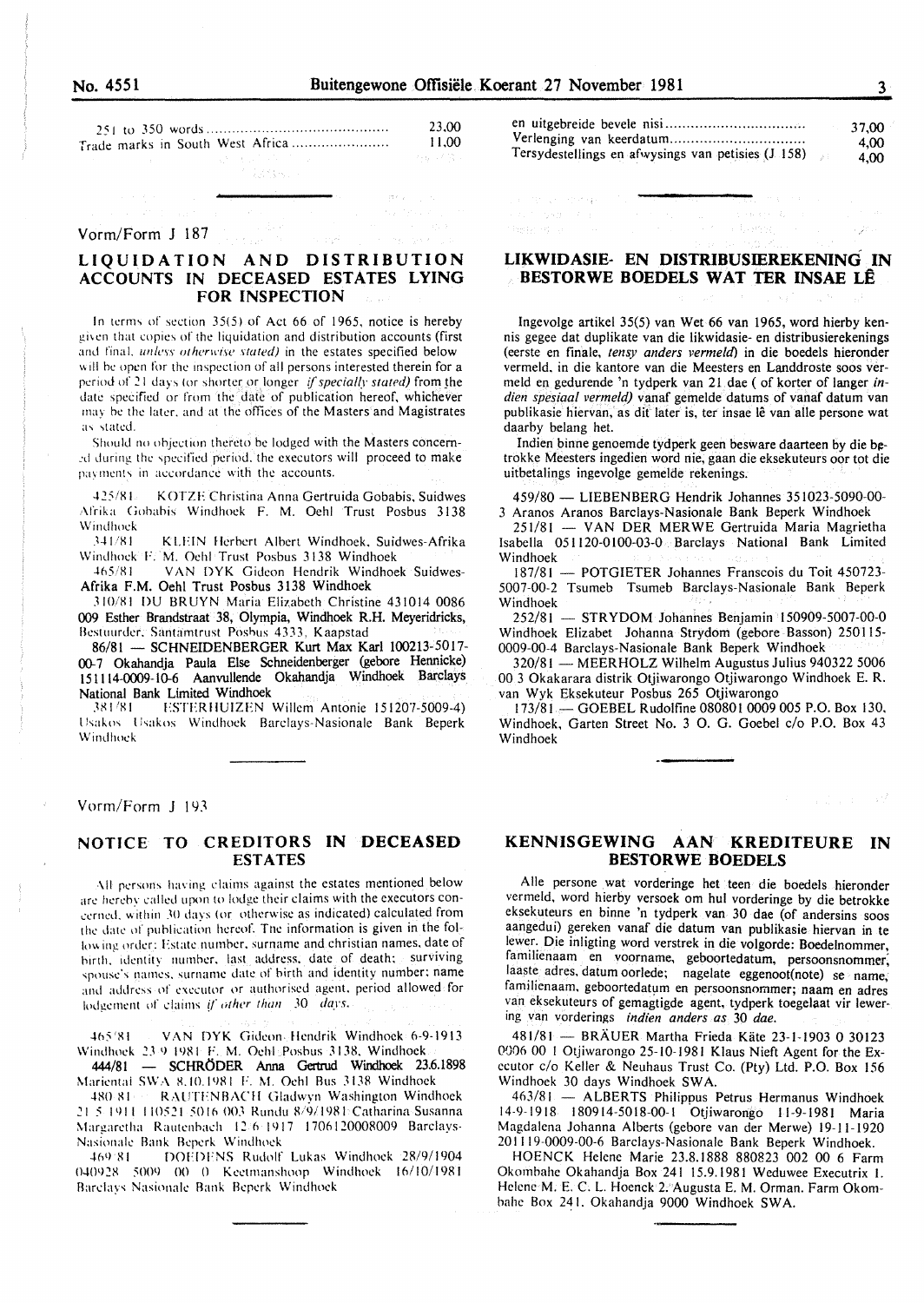Vorm/Form No. 517

# **NOTICE TO CREDITORS IN DECEASED ESTATES**

All persons having claims against the estates specified in the schedule, are called upon to lodge their claims with the executors concerned within a period of 30 days (or otherwise as indicated) from the date of publication hereof.

478/81 - ALLERS August Friedrich Wilhelm 3-3-1893 930303 5004 00 0 Gobabis 12-10-1981 30 dae Windhoek SW A Standard Bank SWA Ltd. Windhoek

#### **Vorm/Form 519**

in Province

#### **LIQUIDATION AND DISTRIBUTION ACCOUNT IN DE-CEASED ESTATE LYING FOR INSPECTION**

In terms of section 35 (5) of Act.66 of 1965 notice is hereby given that the liquidation and distribution account in the Estate specified in the Schedule will be open for the inspection of all persons interested therein for a period of 21 days from the date of publication hereof (or otherwise as indicated) at the offices of the Master of the Supreme Court and Magistrate, as stated.

Should no objection thereto be lodged with the Master during the specified period, the Executor will proceed to make payment in accordance therewith.

396/81 - NIEUWOUDT Izak Albert Nicolaas 120401 5001 00 8 Okahandja Eerste en Finale Lik widasie en Distribusie Rekening Nieuwoudt Florendina Johanna 27 November 1981 Wmdhoek Okahandja Standard Bank SWA Ltd. Windhoek

**AB 10000** 

#### **KENNISGEWING AAN KREDITEURE IN BESTORWE BOEDELS**

Aile persone wat vorderinge het teen die boedels in die bylae vermeld, word versoek om sodanige vorderings binne 'n tydperk van 30 dae (of andersins soos aangedui) vanaf die datum van publikasie hiervan by die betrokke eksekuteurs in te fewer.

479/81 - BURGER Freda 9-5-1932 320509-0025-00-0 Keetmanshoop 3/10/1981 30 dae Windhoek SWA Standard Bank SWA Bpk. Windhoek

#### **LIKWIDASIE EN DISTRIBUSIEREKENING IN BESTORWE BOEDEL WAT TER INSAE LE**

Ingevolge artikel 35 (5) van Wet 66 van 1965 word hierby kennis gegee dat die likwidasie- en distribusierekening in die Boedel in die Bylae vermeld in die kantore van die Meester van die Hooggeregshof en Landdros soos vermeld vir 'n tydperk van 21 dae vanaf die datum van publikasie hiervan (of andersins soos aangedui) ter insae sal lê vir alle persone wat daarby belang het.

lndien geen besware daarteen by die Meester binne die gemelde tydperk ingedien word nie. sal die eksekuteur tot uitbetaling daarvolgens oorgaan.

414/81 - LUBBE (Snr.) Tielman 150303 5005 000 Grootfontein Eerste en Finale Likwidasie en Distribusie Rekening Lubbe Susarah Aletta Petronella 27/11/81 Windhoek Grootfontein Standard Bank SWA Ltd. Windhoek

 $\sim$   $\gamma^{\rm 1}$   $\sim$   $\gamma^{\rm 1}$ 

220/81- LABUSCHAGNE Aletta Catharina 2309030016003 Namutoni Eerste en Finale Likwidasie & Distribusierekening Labuschagne Francois Lourens 1301255034002 21 dae vanaf 27/11/1981 Windhoek Tsumeb A. C. Botes P.O. Box 30184 Windhoek

#### Vorm/Form 297

#### NOTICE FOR ELECTION OF EXECUTORS AND/OR TUTORS.

#### ELECTION OF EXECUTORS AND TUTORS

The Estates of the Persons mentioned in the subjoined Schedule being unrepresented, interested, interested parties are hereby given notice by Masters of the Supereme Courts of South Africa, that meetings will be held in the several Estates at the dates, times and places specified, for the purpose of selecting some Person or Persons, for approval by the respective Masters, as fit and proper to be appointed by them as Executors or Tutors, as the case may be.

Meetings in a town in which there is a Master's Office, will be held before the Master; elsewhere they will be held before the Magistrate.

N.B. - Items indicated by a \* on the left hand side, denote the election of a Tutor; otherwise an Executor is to be elected.

#### KENNIS VIR VERKIESING VAN EKSEKUTEURS EN/OF VOOGDE

#### VERKIESING VAN EKSEKUTEURS EN VOOGDE

Aangesien die Boedels van die Persone vermeld in onderstaande Bylae nie verteenwoordig is nie. word hierby deur Meesters van die Hooggeregshowe van Suid-Afrika aan belanghebbendes kennis gegee, dat byeenkomste ten opsigte van die verskillende Boedels op die datums, tye en plekke vermeld. gehou sal word met die doe! om 'n Persoon of Persone te kies vir goedkeuring deur die onderskeie Meesters as geskik en bekwaam om deur hulle aangestel te word as Eksekuteurs of Voogde. na gelang van omstandighede.

In 'n stad waarin 'n Kantoor van 'n Meester is. word die byeenkoms voor die Meester gehou en in ander plekke voor die Landdros.

L.W. - Items aan die linkerkant met 'n \* gemerk, dui aan die verkiesing van 'n Voog; andersins word 'n Eksekuteur gekies.

503/81 - KURZ Hans Heinrich Eduard Boer en Boorkontrakteur 20/10/81 4 Desember 1982 10 vm Windhoek Meester van die Hooggeregshof Windhoek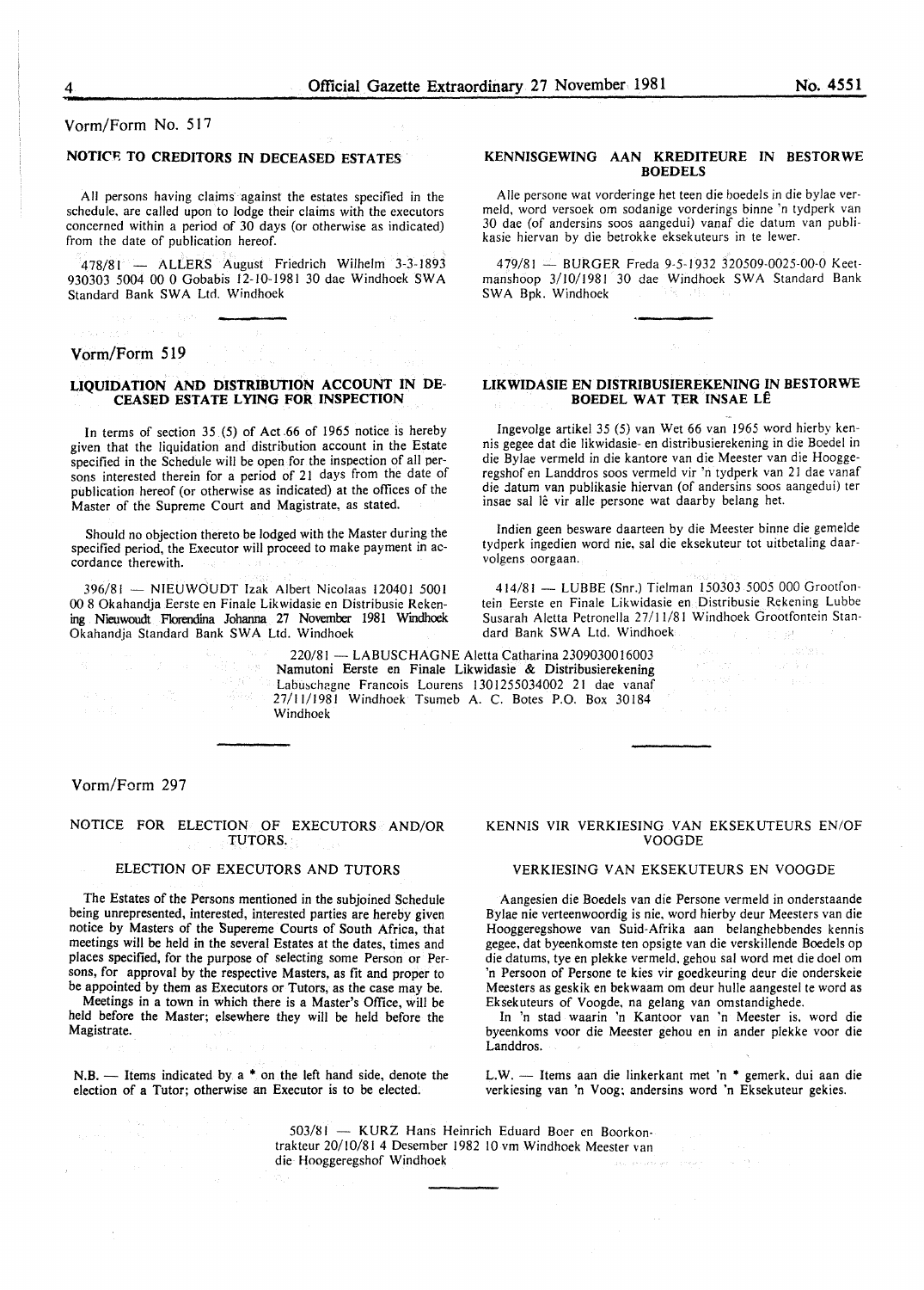#### Vorm/Form 4

# LIQUIDATION ACCOUNTS AND PLANS OF DISTRIBUTION OR CONTRIBUTION IN SEQUESTRATED ESTATES OR COMPANIES BEING WOUND UP

Pursuant to section 108 (2) of the Insolvency Act, 1936, section 136 (2) of the Companies Act, 1926, and section 406 (3) of the Companies Act, 1973, notice is hereby given that the liquidation account and plans of distribution or contribution in the estates or the companies mentioned below will lie open for inspection by creditors or contributories at the offices of the Masters and the Magistrates stated therein, for a period of 14 days, or for such a period as stated therein, from the dates mentioned below or from the date of publication hereof, whichever may be the later date.

### LIKWIDASIE-, DISTRIBUSIE OF KONTRIBU-SIEREKENINGS IN GESEKWESTREERDE BOEDELS OF MAATSKAPPYE IN LIKWIDASIE

lngevolge artikel 108 (2) van die Insolvensiewet, 1936, artikel 136 (2) van die Maatskappywet; 1926, en artikel 406 (3) van die Maatskappywet, 1973, word hierby kennis gegee dat die likwidasie-, distribusie- of kontribusierekenings in die boedels of die maatskappye, na gelang van die geval, hieronder vermeld ter insae van skuldeisers of kontribuante sal Je op die kantore van die Meesters en Landdroste daarin genoem, gedurende 'n tydperk van 14 dae, of die tydperk wat daarin vermeld is, vanaf die datum hieronder vermeld of vanaf die datum van publikasie hiervan, watter datum ook al die laaste is.

W8/ 1980 Insolvente Boedel Louis Janse van Rensburg Eerste en Finale Lik widasie en Distribusierekening 14 dae J. A. Botma Kurator Lentin. Botma en De Waal Passanogebou Kaiserstraat Kcctmanshoop

Vorm/Form 5

# PAYMENT OF DIVIDENDS AND COLLECTION OF CONTRIBUTIONS IN SEQUESTRATED ESTATES OR COMPANIES BEING WOUND UP

The liquidation accounts and plans of distribution or contribution in the sequestrated estates or companies being wound up, as the case may be, mentioned below having been confirmed on the date therein mentioned, notice is hereby given, pursuant to section 113 (1) of the Insolvency Act. 1936, section 139 (2) of the Companies Act. 1926, and section 409(2) of the Companies Act, 1973, that dividends are in the course of payment or contributions are in the course of collection in the said estates or companies as set forth helow and that every creditor liable to contribution is required to pay to the trustee or liquidator the amount for which he is liable at the address mentioned below.

W6/80 D. F. C. Engineering (Pty) Ltd. in liquidation 9/11/81 Dividende uitgekeer F. M. Oehl p/a F. M. Oehl Trust Posbus 3138 Windhock 9000

# UITKEER VAN DIVIDENDE EN INSAMELING VAN KONTRIBUSIES IN GESEKWESTREERDE BOFDELS OF MAATSKAPPYE IN LIKWIDASIE

第二次 城市

N ademaal die likwidasierekenings en distribusie- of kontribusierekenings in die gesekwestreerde boedels of maatskappye in iikwidasie, na gelang van die geval, hieronder vermeld op die uatums daarir. Vermeld, bekragtig is, word hierby ingevolge artikel 113 (I) van die Insolvensiewet, 1936, artikel 139 (2) van die Maatskappywet, 1926, en artikel 409 (2) van die Maatskappywet, 1973 kennis gcgee dat uitbetaling van dividende of insameling van kontribusies a an die gang is in genoemde boedels of maatskappye soos hieronder uiteengesit en dat elke kontribusiepligtige skuldeiser die bedrag deur horn verskuldig by die adres hieronder genoem aan die kurator of likwidateur moet betaal.

W4/81 Omatako Bandesentrum (Edms) Bpk. (in liquidation) 1981-11-10 Dividend being paid 0. F. C. Herrigel Liquidator Security Trust SWA (Pty) Ltd. P.O. Box *3599* Windhoek.

#### AKTES: VERLORE DOKUMENTE

Kennis word hiermee gegee ingevolge die Registrasie van Aktes Wet. nr. 47 van 1937, dat die volgende applikante voornemens is om aansoek te doen vir 'n gesertifiseerde afskrif van die genoemde dokumentte) en dat alle persone wat teen die uitreiking van sodanige afskrif beswaar maak hiermee versoek word om dit skriftelik in te dien by die Registrateur van Aktes te genoemde plek, binne vvf weke na die laaste publikasie van die kennisgewing.

T2158 1971 9 November 1981 Boedel wyle J. H. M. LOUW A. A. Vermeulen Erf No. 234 ('n gedeelte van Erf No. 293) in die Outjo Dorp: in die Munisipaliteit van Outjo Distrik 2539 Vierkante meters Powell & Swartz Poshus 20 Windhoek.

BROOKSIDE INVESTMENTS (PTY) LTD

(In Voluntary Liquidation)

Master's reference W 11/81

Notice is hereby given that the First and Final Liquidation and Distribution Account of BROOKSIDE INVESTMENTS (PROPRIETARY) LIMITED (in Voluntary Liquidation) will lie for inspection at the office of the Master of the Supreme Court-Wmdhoek for a period of fourteen (14) days reckoned from the 30th day of November. 1981.

Dated at WINDHOEK this the 12th day of NOVEMBER 1981

LORENTZ & BONE Attorneys for Liquidator Standard Bank Chambers Kaiser Street WINDHOEK